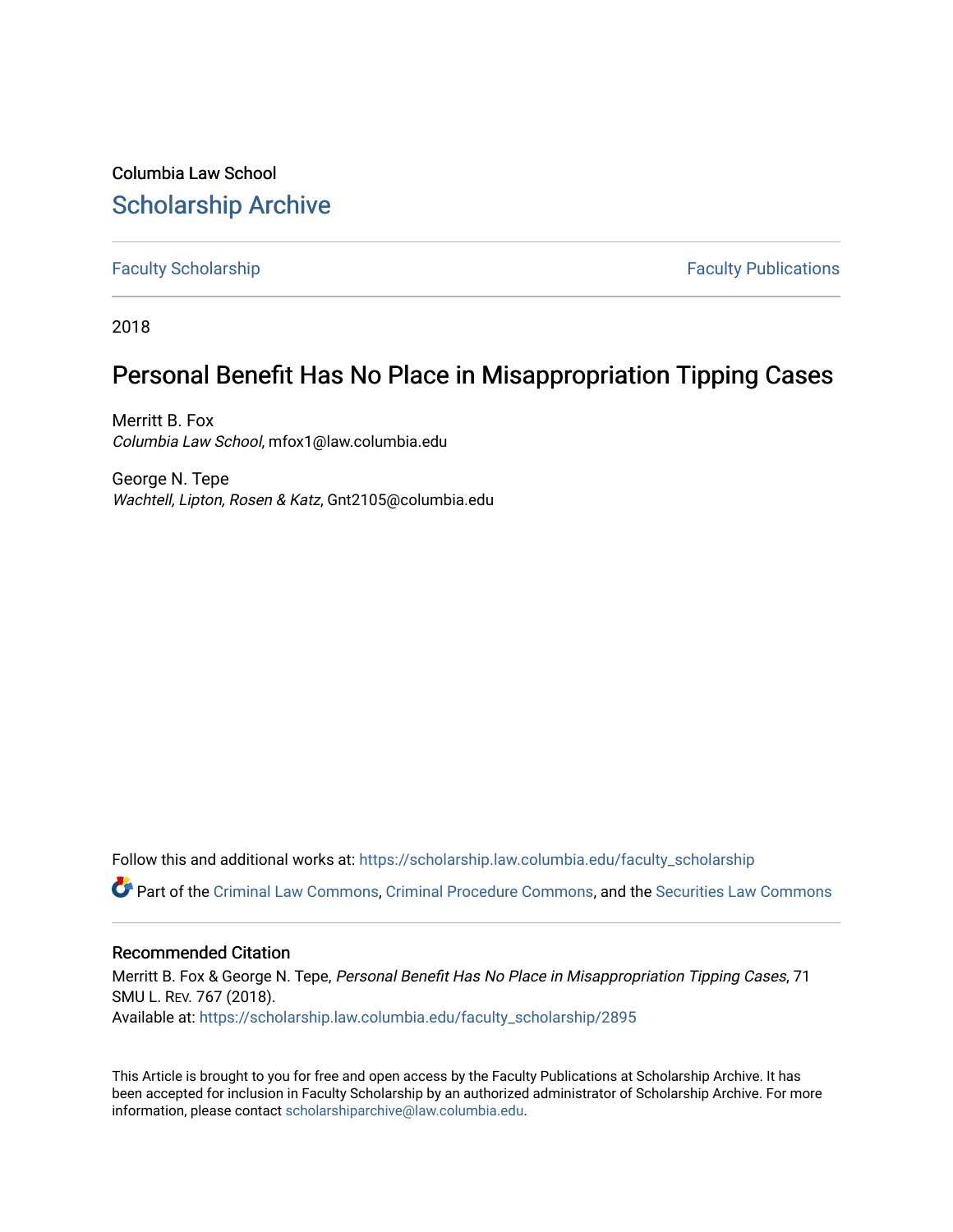# PERSONAL BENEFIT HAS NO PLACE IN MISAPPROPRIATION TIPPING CASES\*

*Merritt B. Fox*\*\* *and George N. Tepe*\*\*\*

#### ABSTRACT

*The Supreme Court's decision in* Salman v. United States *left unanswered an important issue concerning the reach of Rule 10b-5's prohibitions with respect to trades based on a tip of material inside information: in cases based on the misappropriation theory, is it necessary to show that the tipper enjoyed a personal benefit of which the trader was aware? The personal benefit test was originally developed in the context of tipping cases based on the classical theory of insider trading. The Supreme Court in* Salman *explicitly said that it was not reaching the matter of whether the test should be extended as well to tipping cases based on the misappropriation theory. And there is nothing in the language of* Chiarella, Dirks, and O'Hagan*—the earlier seminal Supreme Court cases relating to the reach of Rule 10b-5's prohibitions on insider trading—that calls for doing so. The lower courts, however, have split on the issue, and in recent years a number of them, through a set of statements unaccompanied by reasoned analysis, seem to be sleepwalking into inserting the personal benefit requirement into misappropriation-theory-based tipping cases. We show that this recent drift is seriously misguided as a matter of both doctrine and policy. Allowing this errant doctrine to become firmly lodged in the law would needlessly leave many socially undesirable trades unpunished and hence undeterred.*

#### TABLE OF CONTENTS

| I. SUPREME COURT JURISPRUDENCE CONCERNING       |      |
|-------------------------------------------------|------|
|                                                 | 768  |
| A. THE CLASSICAL THEORY AND ITS RELATION TO THE |      |
|                                                 |      |
| B. THE MISAPPROPRIATION THEORY AND THE PERSONAL |      |
| BENEFIT TEST'S IRRELEVANCE                      | 770  |
| II. LOWER COURT TREATMENT OF THE PERSONAL       |      |
| BENEFIT TEST IN MISAPPROPRIATION CASES          | 772. |
|                                                 |      |
|                                                 |      |
|                                                 |      |

An earlier version of this article appeared as a blog post on the Columbia Law School Blue Sky Blog.

<sup>\*\*</sup> Michael E. Patterson Professor of Law, Columbia Law School.

<sup>\*\*\*</sup> Associate, Wachtell, Lipton, Rosen & Katz.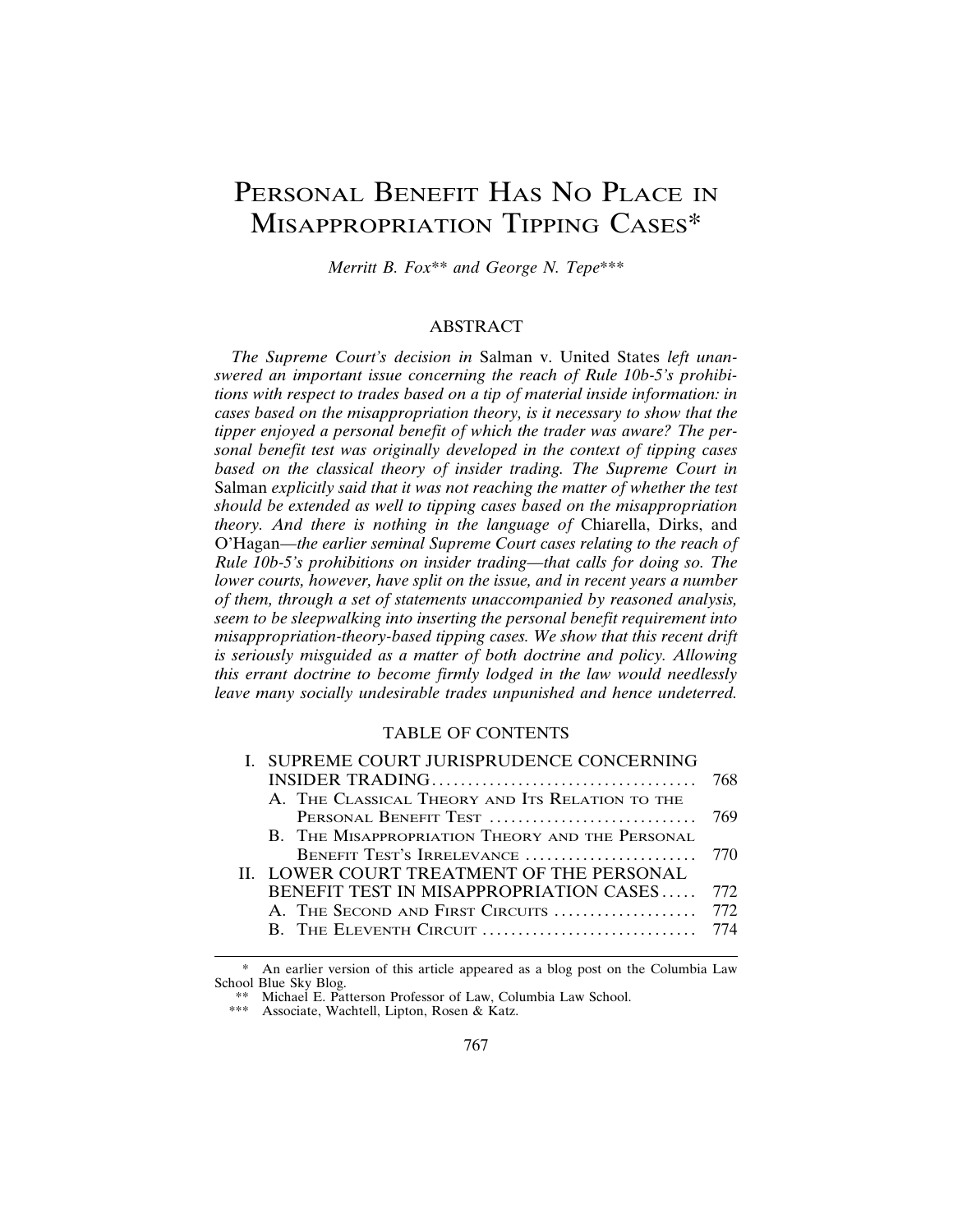768 *SMU LAW REVIEW* [Vol. 71

| 775                                                 |
|-----------------------------------------------------|
|                                                     |
| A. No GOOD REASONS HAVE BEEN OFFERED FOR            |
| 775                                                 |
| 1. Failing to Extend the Test to Misappropriation   |
| Cases Would not Render Dirks "a Dead Letter"<br>776 |
| 2. Failing to Extend the Test to Misappropriation   |
| Cases Would not Create an "Arbitrary Fence"         |
| Between the Two Rule 10b-5 Theories<br>777          |
| 3. Extending the Test to Misappropriation Cases     |
| Imposes Unnecessary Evidentiary Burdens on the      |
| Government and Private Plaintiffs, Thereby          |
| Reducing Deterrence of Socially Undesirable         |
| 779                                                 |
| NCLUSION<br>781                                     |

THE Supreme Court's decision in *Salman v. United States* settled important issues concerning the reach of Rule 10b-5's prohibitions with respect to trades based on a tip of confidential material information.<sup>1</sup> One import important issues concerning the reach of Rule 10b-5's prohibitions with respect to trades based on a tip of confidential material inforping cases based on the misappropriation theory, is it necessary, as some courts have stated, to show that the tipper enjoyed a personal benefit of which the trader was aware? There are commentators who assume the need for such a showing.2 In fact, however, the lower courts have split on the issue, and the Supreme Court in *Salman* explicitly said that it was not reaching the matter. $\frac{3}{3}$  In our view, inserting the personal benefit requirement into the misappropriation theory is seriously misguided as a matter of both doctrine and policy. Doing so needlessly leaves many socially undesirable trades unpunished and hence undeterred.

## I. SUPREME COURT JURISPRUDENCE CONCERNING INSIDER TRADING

The necessary starting point to our inquiry is a brief trip back to the early days of Supreme Court jurisprudence concerning the application of Rule 10b-5 to insider trading cases, reviewing the origins of the classical

<sup>1.</sup> *See generally* Salman v. United States, 137 S. Ct. 420 (2016).

<sup>2.</sup> *See, e.g.*, Donald C. Langevoort, Tippers and Tippees, 18 INSIDER TRADING REGU-LATION, ENFORCEMENT AND PREVENTION § 6:13 (2017); Elizabeth Williams, Annotation, *Recipients of Corporate Information Other than Directors, Officers, Substantial Shareholders, or Associated Professionals as Subject to Liability for Trading on Material, Nonpublic Information, Sometimes Referred to as "Insider Trading," Within § 10(b) of the Securities Exchange Act of 1934 (15 U.S.C.A. §78j(b))—and SEC Rule 10b-5 Promulgated Thereunder—Making Unlawful Corporate Insider's Nondisclosure or Manipulation of Information to Seller or Purchaser of Corporation's Stock*, 14 A.L.R. Fed. 2d 401 (2006).

<sup>3.</sup> *Salman*, 137 S. Ct. at 425 n.2 ("We need not resolve the question [of whether the personal benefit test applies to the misappropriation theory]. The parties do not dispute that *Dirks*'s personal-benefit analysis applies in both classical and misappropriation cases, so we will proceed on the assumption that it does.").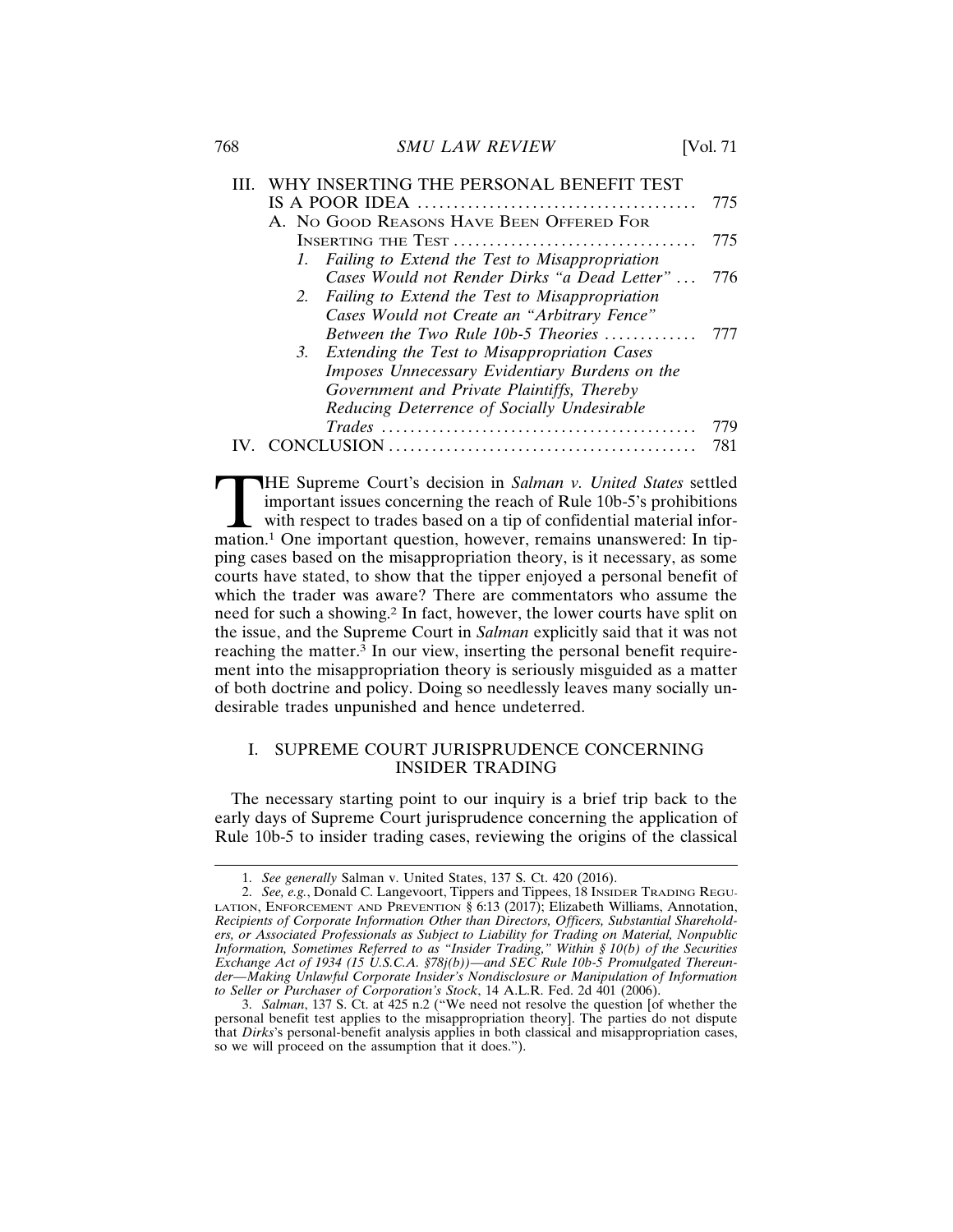and misappropriation theories and the personal benefit requirement. This review makes clear that the personal benefit test was developed in the context of the classical theory and that the reasons for its creation are related to features present only in those cases for which the classical theory is the relevant approach.

## A. THE CLASSICAL THEORY AND ITS RELATION TO THE PERSONAL **BENEFIT TEST**

The seminal Supreme Court case concerning when trading on non-public material information violates Rule 10b-5 is *Chiarella v. United States*, 4 in which Justice Powell's opinion sets out the so-called "classical theory." This theory applies "'when a corporate insider' or his tippee 'trades in the securities of [the tipper's] corporation on the basis of material, nonpublic information.'"5 It is premised upon "a relationship of trust and confidence between the parties to a transaction,"6 which Powell finds to exist between an insider of an issuer and its shareholders.<sup>7</sup>

This formulation poses a problem in a tipping case, even one involving information originating inside the corporation whose shares are being traded. Unlike a case where an issuer insider is the trader, the person doing the trading in a tipping case *has no special relationship of trust with the persons with whom he trades.* In his *Chiarella* opinion, Justice Powell, in dictum, finds an inventive workaround to this problem. He suggests that the insider tipper, who is deemed to be in such a relationship, breaches her duty to the issuer's shareholders by providing the information to an outsider likely to trade on it, and the recipient tippee, by trading on the information, becomes a "participant after the fact" in the source's breach*.* 8

Three years after *Chiarella*, this participant-after-the-fact idea became the basis of the Supreme Court's holding in *Dirks v. SEC*, <sup>9</sup> a classical theory case based on information coming from within the corporation whose shares were being traded. But the majority opinion in *Dirks,* also authored by Powell, adds an additional wrinkle that goes beyond his dictum in *Chiarella*. Powell concludes that a breach of duty to the shareholders requires that the tipper "personally . . . benefit, directly or indirectly, from [her] disclosure,"<sup>10</sup> not just that the insider tipper's transfer of infor-

<sup>4.</sup> *See generally* Chiarella v. United States, 445 U.S. 222 (1980).

<sup>5.</sup> *Salman*, 137 S. Ct. at 425 n.2 (quoting United States v. O'Hagan, 521 U.S. 642,

<sup>651–52 (1997)).</sup>

<sup>6.</sup> *Chiarella*, 445 U.S. at 230.

<sup>7.</sup> *See id.*

<sup>8.</sup> *See id.* at 230 n.12.

<sup>9.</sup> *See* Dirks v. SEC, 463 U.S. 646, 660 (1983) ("[A] tippee assumes a fiduciary duty to the shareholders of a corporation not to trade on material nonpublic information only when the insider has breached his fiduciary duty to the shareholders by disclosing his information to the tippee and the tippee knows or should know that there has been a breach.").

<sup>10.</sup> *Id.* at 662. For an extensive discussion of the genesis of the personal benefit test, see Adam C. Pritchard, Dirks *and the Genesis of Personal Benefit*, 68 SMU L. REV. 857 (2015).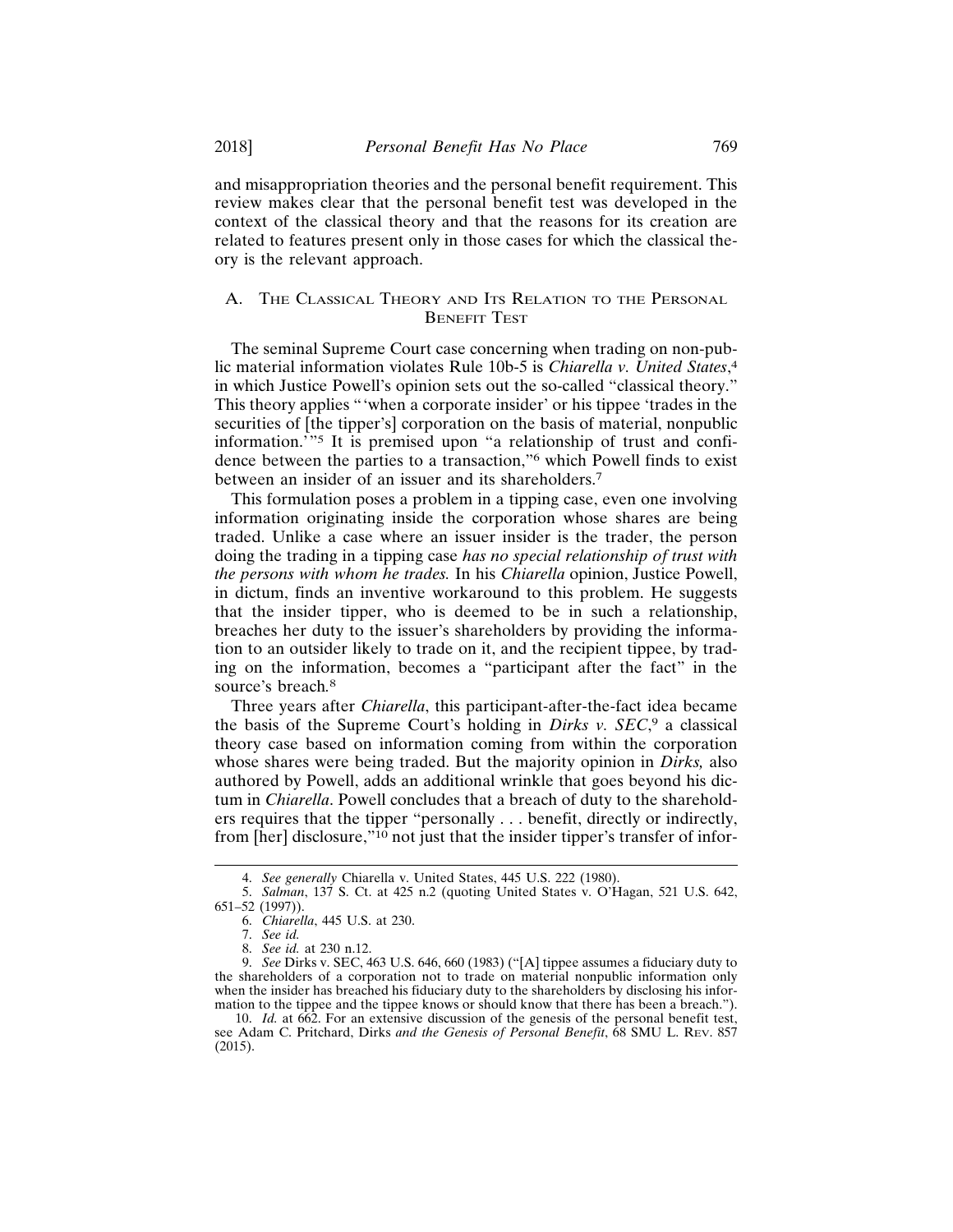mation was in violation of the issuer's determination that it be kept confidential.

Importantly, the Court indicated that it added the personal benefit requirement to avoid chilling analyst interviews with corporate insiders, which both the Court and the SEC regarded as socially beneficial and "necessary to the preservation of a healthy market."11 The requirement that corporate insider tippers personally benefit in order to breach their duty to shareholders protects market analysts who can continue to meet and question corporate insiders in order to "ferret out and analyze information,"12 without fear of liability.13 At the same time, it would allow punishment of corporate insiders who provide information to outsiders in return for favors, or as a "gift" to a friend or relative, as well as punishment of the tippee who trades if she was aware of the breach including the personal benefit.<sup>14</sup>

## B. THE MISAPPROPRIATION THEORY AND THE PERSONAL BENEFIT TEST'S IRRELEVANCE

In contrast to the classical theory, where liability arises out of a duty of trust and confidence between the *trading parties*, the misappropriation theory, approved by the Supreme Court in *United States v. O'Hagan*, 15 premises liability on a "duty of trust and confidence" owed to the *source* of the material, non-public information.16 The idea is that a misappropriating fiduciary deceives the source of the information by trading based on the confidential information, thereby "defraud[ing] the principal of the exclusive use of that information."17 This deceit is a violation because, as required for a transaction to breach Rule 10b-5, it is "in connection with the purchase or sale of any security."<sup>18</sup>

This alternative to the classical theory allows application of the rule in situations where the information originally comes not from within the company whose shares are being traded, but from within some other entity. It permits, for example, the imposition of Rule 10b-5 liability on an insider who trades based on the knowledge that his company has a stillunannounced plan to acquire a target firm. The theory can also be used to impose such liability on an insider of this potential acquirer's law firm, investment bank, or financial printer. Where any of these insiders

<sup>11.</sup> *See Dirks*, 463 U.S. at 658–59.

<sup>12.</sup> *See id.*

<sup>13.</sup> The concern here appeared to relate to the possibility that, although an issuer would intend that only non-material non-public information be conveyed in such an interview, there is always the possibility that a material piece of information is accidentally included as well. If the issuer's spokesperson and the analyst feared that should this happen and the tip of, and trade on, the material piece of information were considered illegal under Rule 10b-5, the practice of analyst interviews would be chilled.

<sup>14.</sup> *See id.* at 664.

<sup>15.</sup> United States v. O'Hagan, 521 U.S. 642, 646–47 (1997).

<sup>16.</sup> *See id.* at 651–53; Salman v. United States, 137 S. Ct. 420, 423 (2016).

<sup>17.</sup> *O'Hagan*, 521 U.S. at 652.

<sup>18.</sup> *Id.* at 658 (quoting 15 U.S.C. § 78j(b) (2012); 17 C.F.R. § 240.10b-5 (2017)).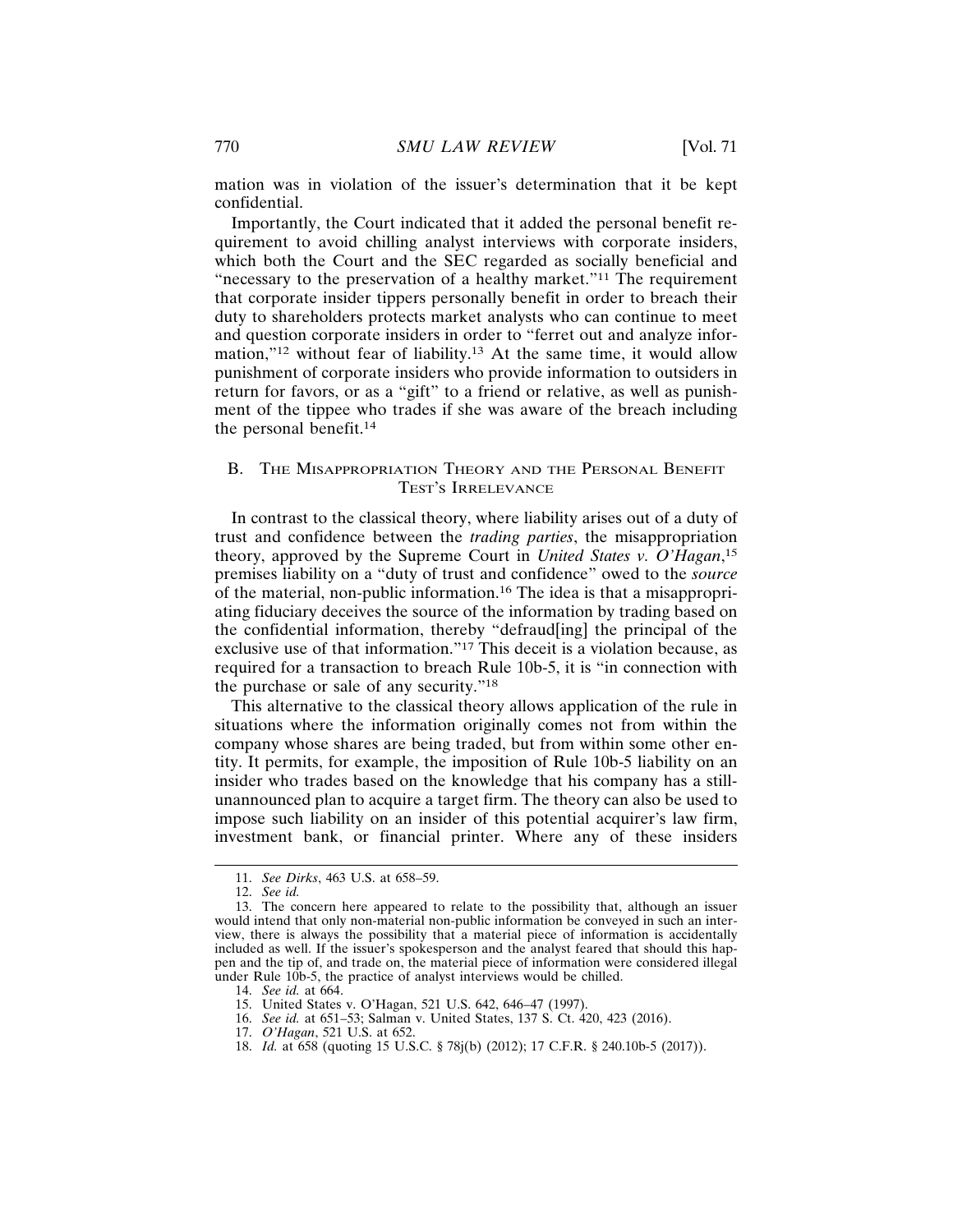purchases shares of the target, liability cannot be based on the classical theory. This is because the purchaser is the insider of an entity different from the company whose shares are being traded. Hence, the counterparties to the purchaser's trade—the shareholders of the target company are not the persons with whom the purchaser is in a relationship of trust and confidence.19 Most relevant for the question being explored in this Article, the misappropriation theory also allows imposition of Rule 10b-5 liability on such an insider if she tips instead of trading and gives the information to someone she has reason to believe will trade on it. And, using the participant-after-the-fact rationale, it allows imposing such liability on her trading tippee as well.<sup>20</sup>

In this context, adding the requirement that the tipper must personally benefit in order to find a breach of a duty of trust and confidence does not make much sense. Suppose a tipper owes a duty of trust and confidence to the source of information, say through a written non-disclosure agreement. The tipper would breach the non-disclosure agreement (and thereby breaches a duty of trust and confidence) by simply telling the information to any unauthorized recipient, whether or not the tipper received a personal benefit. And if the tipper has reason to believe that the recipient will trade on the tip and in fact she does so, this breach is in connection with the purchase or sale of a security. By telling the information to the unauthorized recipient, the tipper has defrauded the principal of the exclusive use of that information.

The risk of chilling market analysts—the policy concern that drove the Court to adopt the personal benefit test in *Dirks*—is not applicable in the misappropriation setting. Market analysts frequently question and receive information about issuers from their corporate insiders. Such interviews are, as a general matter, beneficial for the source of the information—the issuer and, derivatively, its shareholders—and, by increasing share price accuracy, for society more generally. In contrast, stock analyst interviews involving confidential information concerning an issuer's stock value that are conducted with officials of a different entity are far less common. Where insiders of another entity possess material, non-public information about an issuer (for example, information relating to a potential future acquisition), it is usually highly contrary to the interest of the entity to share this information with market analysts, because their trading would drive up the share price of the potential target. More generally, entities such as financial printers, law firms, and investment banking firms do not give socially valuable interviews to market analysts

<sup>19.</sup> *See* Chiarella v. United States, 445 U.S. 222, 232–33 (1980) ("Second, the element required to make silence fraudulent—a duty to disclose—is absent in this case. No duty could arise from petitioner's relationship with the sellers of the target company's securities, for petitioner had no prior dealings with them. He was not their agent, he was not a fiduciary, he was not a person in whom the sellers had placed their trust and confidence. He was, in fact, a complete stranger who dealt with the sellers only through impersonal market transactions.").

<sup>20.</sup> *See, e.g.*, SEC v. Yun, 327 F.3d 1263, 1270 n.15 (11th Cir. 2003).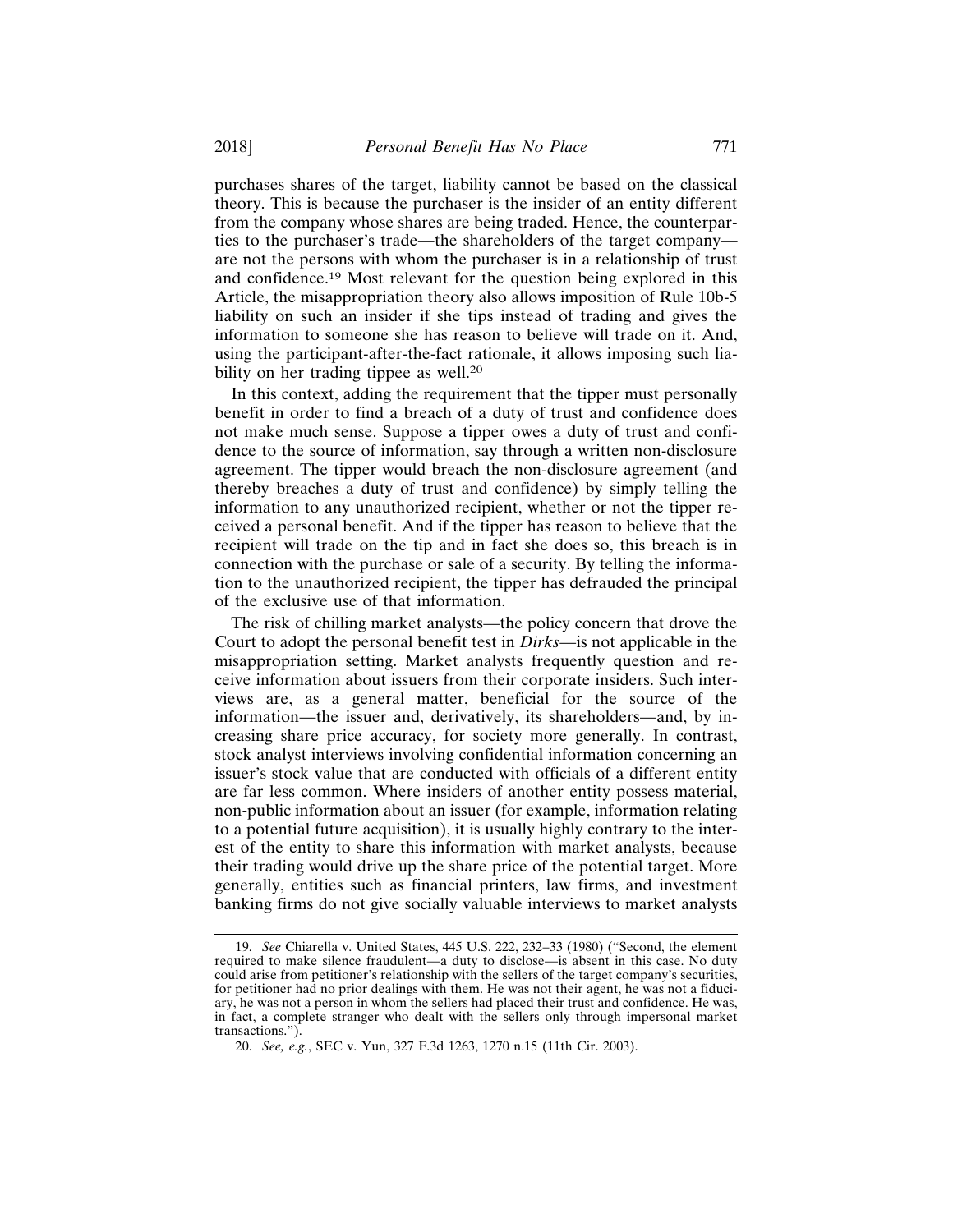about the future prospects of companies about which they have confidential knowledge. Nor does a spouse sharing a confidence with her mate, another situation that can give rise to a misappropriation claim, have anything to do with analyst interviews. Moreover, adding the personal benefit test to the misappropriation theory involves a significant downside: It leaves many socially undesirable trades beyond the reach of Rule 10b-5's prohibitions for no good reason.

## II. LOWER COURT TREATMENT OF THE PERSONAL BENEFIT TEST IN MISAPPROPRIATION CASES

The lower courts have been split on whether the personal benefit test needs to be inserted into tipping cases based on the misappropriation theory, but there appears to be an unfortunate drift toward imposing the test. Still, only the Eleventh Circuit has a clear holding, backed by real analysis, to the effect that the test must be met in such cases.

#### A. THE SECOND AND FIRST CIRCUITS

Much of the action with regard to this issue has been in the Second Circuit. In earlier years, the tendency of courts in the Second Circuit was toward not requiring a showing of personal benefit in misappropriation tipping cases. In *United States v. Musella*, a 1989 Southern District of New York case, the court stated that "[t]he misappropriation theory of liability does not require a showing of a benefit to the tipper."21 Later, in *United States v. Chestman*, a 1990 misappropriation case involving a husband passing on non-public information that he learned from his wife to his broker, who predictably traded on it, the Second Circuit focused exclusively on whether a marital relationship by itself created a duty of confidentiality, which is breached when the recipient of the information uses it to tip.22 The court made no mention that the husband needed a personal benefit for his tip to the broker to be a violation. In *United States v. Libera*, the Second Circuit suggested that *Chestman* supported the notion that the personal benefit was not required for misappropriation case.<sup>23</sup>

More recently, however, in *United States v. Newman*, 24 the circuit seems to have shifted. That opinion states, "[t]he elements of tipping lia-

<sup>21.</sup> SEC v. Musella, 748 F. Supp. 1028, 1038 n.4 (S.D.N.Y. 1989), *aff'd*, 898 F.2d 138 (2d Cir. 1990) (finding an indirect tippee liable without a finding as to whether the tipper enjoyed a personal benefit or whether the indirect tippee knew of a personal benefit); *see also* SEC v. Willis, 777 F. Supp. 1165, 1172 n.7 (S.D.N.Y. 1991) (another tipping case based on the misappropriation theory, rejecting a motion to dismiss without an analysis of whether the complaint alleged facts indicating that the tippee enjoyed a personal benefit).

<sup>22.</sup> *See* United States v. Chestman, 903 F.2d 75, 78–80 (2d Cir. 1990).

<sup>23.</sup> *See* United States v. Libera, 989 F.2d 596, 600 (2d Cir. 1993) ("In Chestman, we noted that the misappropriation theory requires the establishment of two elements: (i) a breach by the tipper of a duty owed to the owner of the nonpublic information; and (ii) the tippee's knowledge that the tipper had breached the duty... We believe these two elements, without more, are sufficient for tippee liability.").

<sup>24.</sup> United States v. Newman, 773 F.3d 438, 445–46 (2d Cir. 2014).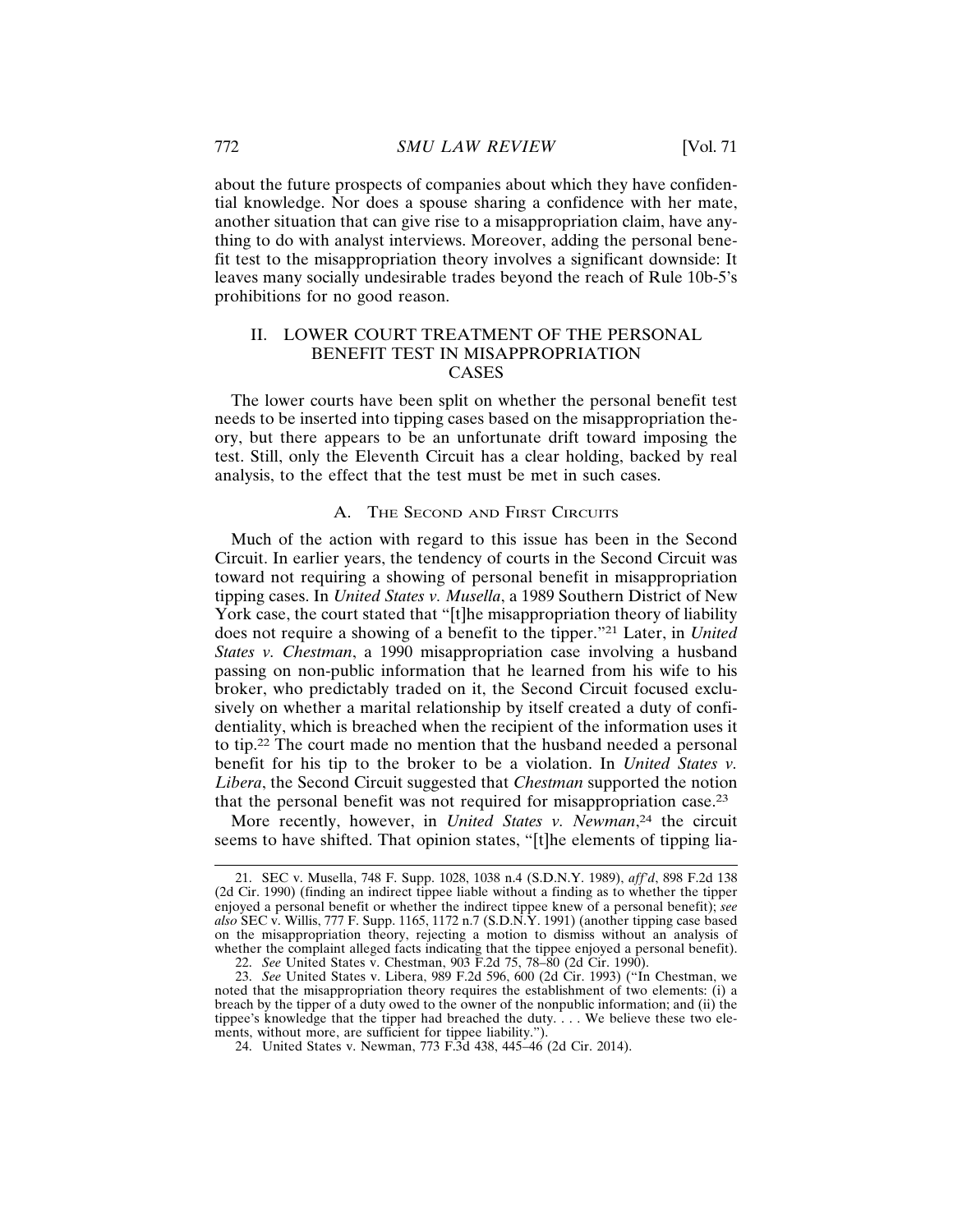bility are the same, regardless of whether the tipper's duty arises under the 'classical' or the 'misappropriation' theory."25 This statement is dicta, however, because the case was in fact based on the classical theory, not the misappropriation theory.26 The opinion is also devoid of any analysis of why such a shift in position is called for. There is also *United States v. Martoma*, where, in a footnote, the Second Circuit states, "Although many of the cases refer to 'insiders' and 'fiduciary' duties because those cases involve the 'classical theory' of insider trading, the *Dirks* articulation of tipper and tippee liability also applies under the misappropriation theory, where the misappropriator violates some duty owed to the source of the information."27 Unlike *Newman*, *Martoma* is properly viewed as a misappropriation case.28 However, because the court finds that the evidence in the case was sufficient to show the existence of a personal benefit,29 the outcome of the case does not turn on whether a personal benefit was required or not.

The language quoted above from *Newman* has led district courts in the Second Circuit to also state that tippee liability under the misappropriation theory requires the showing of a personal benefit. For example, in *SEC v. Payton*, a tipping case based on the misappropriation theory, the SEC, in its opposition to a motion to dismiss, argued that the personal

<sup>25.</sup> *Id.* at 446 (internal citations omitted).

<sup>26.</sup> The statement is dictum because the case involves information coming from within the issuer whose shares were being traded and there was no allegation that the tippee owed any duty of confidentiality to the tipper. Thus, the case is clearly based on the classical theory. Accordingly, the issue of whether or not the personal benefit test needs to be included in misappropriation based tipping actions was not an issue. *See also* SEC v. Obus, 693 F.3d 276, 285–86 (2d Cir. 2012). In *Obus*, another misappropriation tipping case, the court, while reversing the district court's grant of summary judgment for the defendant, stated, also in dictum, "[t]he Supreme Court's tipping liability doctrine was developed in a classical case, [*Dirks*], but the same analysis governs in a misappropriation case." *Id.* The court again provided no analysis in support of this statement, instead simply citing United States v. Falcone, 257 F.3d 226, 233 (2d Cir. 2001). While the opinion in *Falcone* mentions the personal benefit test in its review of *Dirks,* which it describes as involving a holding under the "traditional theory," i.e. classical theory, *id.* at 229, it does not, contrary to what is implied by the citation in *Obus*, address whether the personal benefit test should be imposed in misappropriation tipping cases.

<sup>27.</sup> United States v. Martoma, 869 F.3d. 58, 63 n.2 (2d Cir. 2017) (citing *Obus*, 693 F.3d at 286–88; *Newman*, 773 F.3d at 445–46).

<sup>28.</sup> The Second Circuit did not explicitly state whether the case was brought under the classical or misappropriation theory. *See Martoma*, 869 F.3d. at 74 n.1 (Pooler, C.J., dissenting) ("The majority notes, and I agree, that it is irrelevant for our purposes whether the source of the information is a true corporate 'insider' or instead a corporate outsider who has improperly shared information with which he was trusted under the 'misappropriation' theory of insider-trading liability . . . ."). The case involved two doctors tipping the results of a clinical trial of an experimental drug to a portfolio manager, in breach of a duty of confidentiality they owed to the testing company on behalf of which they were conducting the clinical trial. Because these doctors were not corporate insiders and not fiduciaries of the shareholders of the company, the case is correctly viewed as a misappropriation case.

<sup>29.</sup> *Id.* at 67. The tippee defendant appealed the jury's conviction on the grounds that the evidence presented at trial concerning personal benefit was not sufficient to support his conviction and that the district court erred in its jury instruction regard to the matter. *See id.* The court found that the evidence was sufficient to sustain the conviction, and that the jury instructions on the matter were consistent with the standards of what constitutes personal benefit under *Salman*. *See id.* at 67, 73.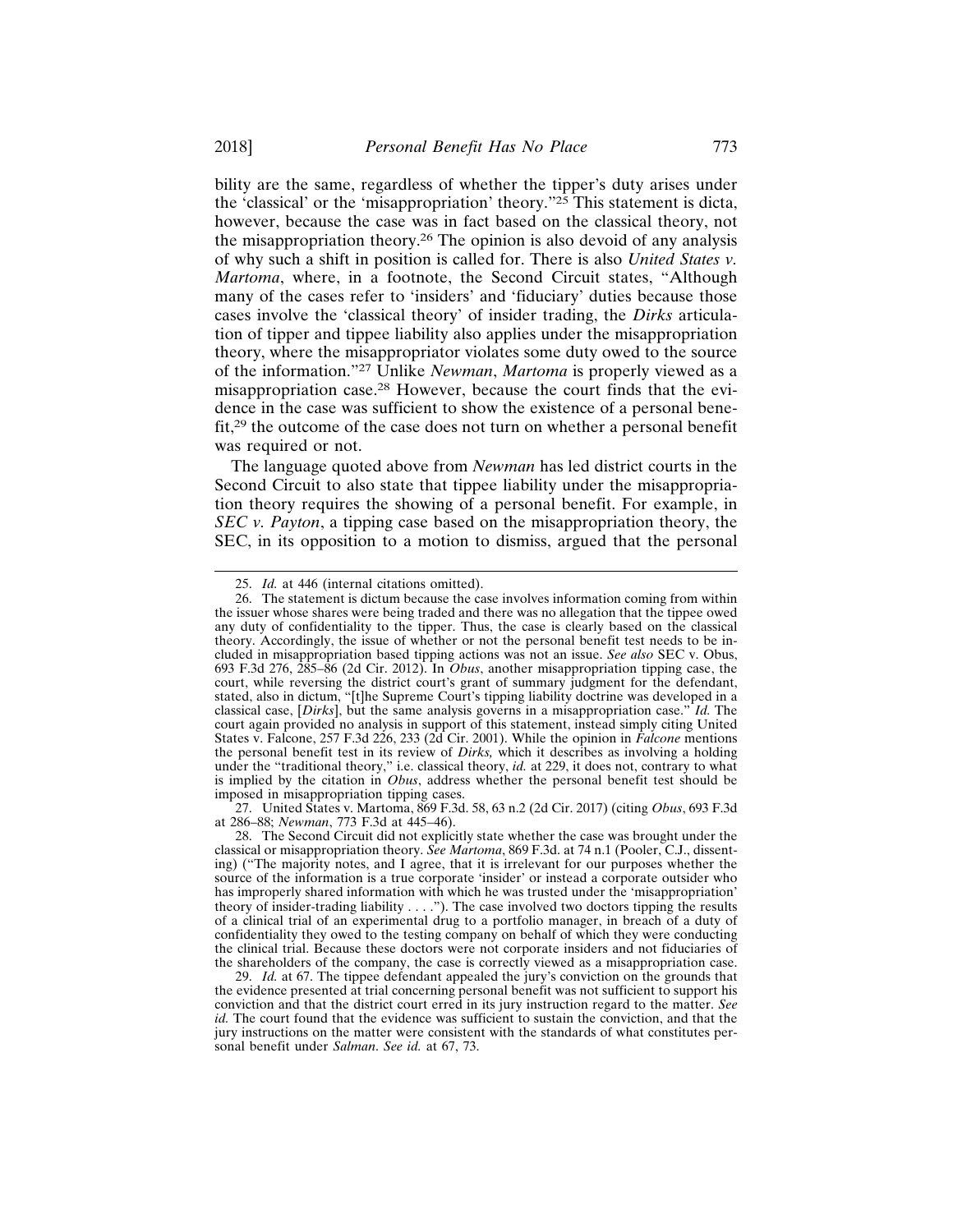benefit requirement did not apply to misappropriation cases. The SEC cited in its filings the older Second Circuit cases discussed above.30 In doing so, it dismissed the brief discussion to the contrary in *Newman* as mere dictum,<sup>31</sup> and went on to say,

A misappropriation case requires no showing of a personal benefit to the tipper, because the breach is inherent in the tipper's theft of confidential information. The theft alone, in violation of the source of information's property right to the information, is a breach of the person's duty to the source of the information.<sup>32</sup>

Judge Rakoff rejected the SEC's argument that a personal benefit was not necessary in a misappropriation case, stating "[w]hatever the abstract merits of this argument, the Second Circuit, in *Newman*, stated unequivocally that '[t]he elements of tipping liability are the same, regardless of whether the tipper's duty arises under the "classical" or the "misappropriation" theory.'"33 Again, however, the outcome of the case ultimately did not turn on whether or not a personal benefit was required in a tipping case based on the misappropriation theory. After a jury trial in which the defendants were found civilly liable,<sup>34</sup> they filed a motion for judgment as a matter of law or for a new trial, arguing, among other things, that there was insufficient evidence of personal benefit. Judge Rakoff denied the motion, deciding there was sufficient evidence of personal benefit.<sup>35</sup> On appeal, the Second Circuit affirmed this decision in a summary order.<sup>36</sup>

The First Circuit has, in its own words, "dodged the question."37 In each misappropriation tipping case where it identified the issue of whether or not the personal benefit test applied, the court found that it did not need to resolve the issue, because the evidence was sufficient to show that if the test should be applied, it was satisfied.<sup>38</sup>

#### B. THE ELEVENTH CIRCUIT

The Eleventh Circuit, however, has come down squarely in favor of applying the test in misappropriation cases, stating that "the SEC must

35. *See Payton*, 2016 WL 3023151, at \*5.

36. SEC v. Payton, No. 17-290-CV, 2018 WL 832917, at \*1 (2d Cir. Feb. 13, 2018) (summary order).

37. United States v. Parigian, 824 F.3d 5, 15 (1st Cir. 2016).

<sup>30.</sup> *See* Plaintiff Securities and Exchange Commission's Opposition to Defendants' Motion to Dismiss at 4–7, SEC v. Payton, 97 F. Supp. 3d 558, 562 (S.D.N.Y. 2015).

<sup>31.</sup> *See id.* at 6.

<sup>32.</sup> *Id.* at 4.

<sup>33.</sup> *See* SEC v. Payton, 97 F. Supp. 3d 558, 562 (S.D.N.Y. 2015) (internal citations omitted).

<sup>34.</sup> SEC v. Payton, No. 14 CIV. 4644, 2016 WL 3023151, at \*1, \*5 (S.D.N.Y. May 16, 2016). Martin, Conradt, Payton, Durant, and a fifth defendant Weishaus were indicted for criminal insider trading, but these charges were dropped in early 2015. *See* Nolle Prosequi, United States v. Conradt, No. 12 Cr. 887 (Feb. 3, 2015).

<sup>38.</sup> *See* SEC v. Sargent, 229 F.3d 68, 76–77 (1st Cir. 2000); SEC v. Rocklage, 470 F.3d 1, 7 n.4 (1st Cir. 2006).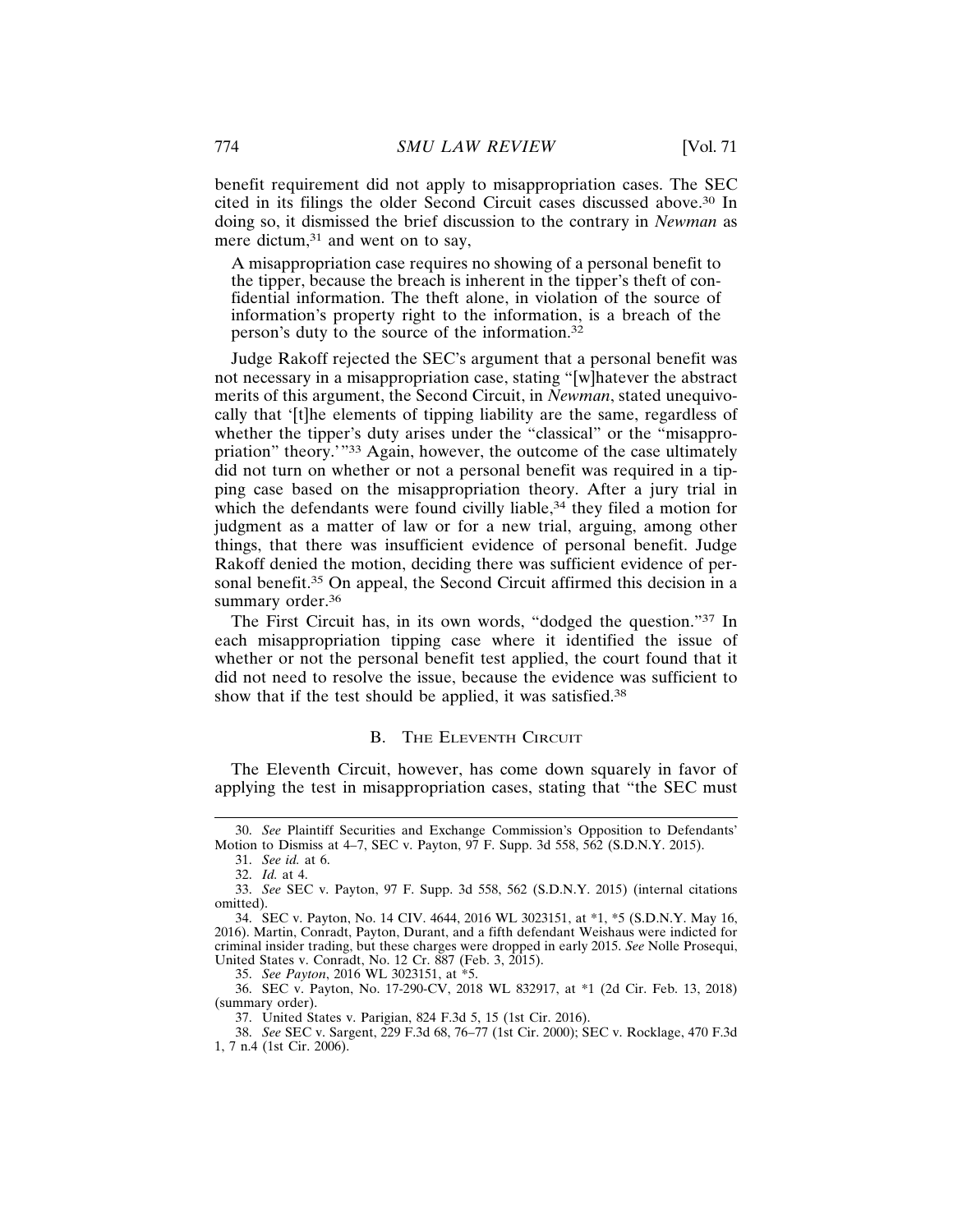prove that a misappropriator expected to benefit from the tip."39 Unlike the Second Circuit's offhand dicta in *Newman,* this statement constituted a holding that was the basis of its decision to vacate the district court's judgment against the tipper and tippee defendants and to remand the case for a new trial.

Also unlike the Second Circuit in *Newman* and *Martoma*, the court in *Yun* engaged in a lengthy analysis of the issue. According to the court, the "perhaps most important" reason for inserting the personal benefit test in misappropriation tipping cases was "that nearly all violations under the classical theory of insider trading can be alternatively characterized as misappropriations."40 Accordingly, it suggests, failing to do so "would essentially render *Dirks* a dead letter."<sup>41</sup> Beyond this concern, the theme of the court's arguments concerns the desirability of "consistency" in insider case law.42 The court suggests that imposing the personal benefit test only in cases based on one of the two theories would construct an "arbitrary fence" between the classical and misappropriation theories.<sup>43</sup>

## III. WHY INSERTING THE PERSONAL BENEFIT TEST IS A POOR IDEA

As will be discussed below, notwithstanding the Eleventh Circuit, no good reasons have been offered for inserting the personal benefit test into tipping cases based on the misappropriation theory. Rather, doing so will unambiguously have negative social results.

## A. NO GOOD REASONS HAVE BEEN OFFERED FOR INSERTING THE TEST

There is nothing in the language of *Dirks*, a tipping case based on the classical theory, that calls for its extending the insertion of the personal benefit test to misappropriation tipping cases as well. Indeed, in *Dirks*, the Court stated Rule 10b-5 liability attaches "only when the insider has breached his fiduciary duty to the *shareholders* by disclosing the information to the tippee and the tippee knows or should know there has been a breach."44 It then goes on to require a personal benefit to find such a breach.45 In contrast, as discussed in Part I, the tipper in a misappropriation tipping case has no fiduciary duty to the shareholders of the issuer whose shares the tippee is trading. Rather, liability is based on a duty of

<sup>39.</sup> *See* SEC v. Yun, 327 F.3d 1263, 1275 (11th Cir. 2003). A California district court also implied that the personal benefit was required for misappropriation cases, but there is no serious analysis of the issue. *See* SEC v. Trikilis, No. CV 92-1336-RSWL(EEX), 1992 WL 301398, at \*3 (C.D. Cal. July 28, 1992), *vacated sub nom*. SEC v. Trikilis, No. (EEX), 1993 WL 43571 (C.D. Cal. Jan. 22, 1993).

<sup>40.</sup> *Yun*, 327 F.3d at 1279.

<sup>41.</sup> *Id.*

<sup>42.</sup> *See id.* at 1276.

<sup>43.</sup> *See id.* at 1275–76.

<sup>44.</sup> *See* Dirks v. SEC, 463 U.S. 646, 660 (1983) (emphasis added).

<sup>45.</sup> *See id.* at 662.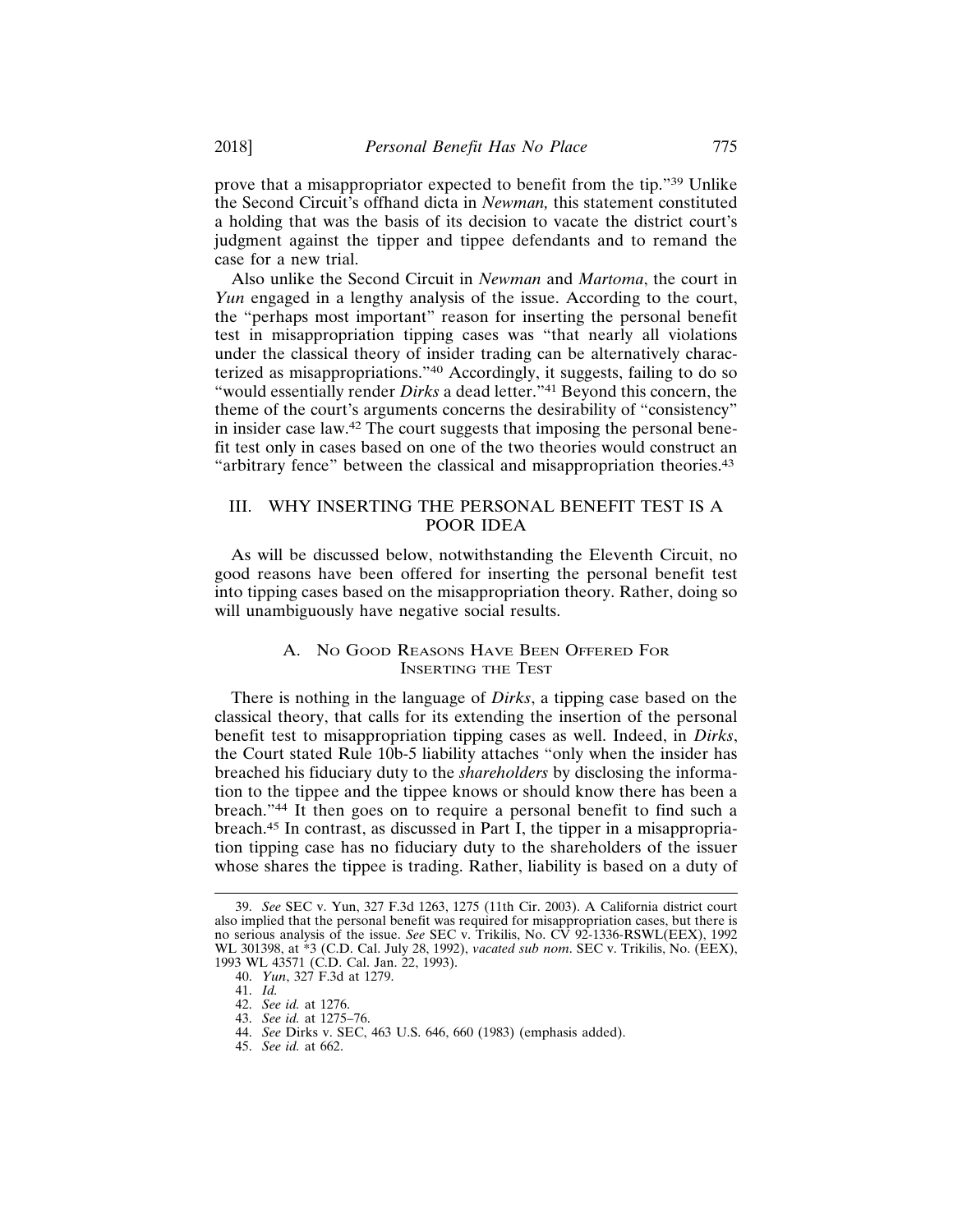trust and confidence to the source of the information. The tipper unambiguously breaches this duty simply by telling the information to an unauthorized recipient, personal benefit or no personal benefit. Moreover, the policy rationale for inserting the test in classical theory tipping cases—a concern about chilling analyst interviews—is not present in the situations giving rise to misappropriation theory based tipping cases.

The Eleventh Circuit in *Yun* attempted to provide some independent reasons for extending the test to misappropriation tipping cases: the potential for recharacterizing classical theory violations as misappropriation ones thereby rendering *Dirks* a dead letter, and the desirability of consistency across the two theories. As discussed in detail below, neither of these reasons is persuasive.

## *1. Failing to Extend the Test to Misappropriation Cases Would not Render* Dirks *"a Dead Letter"*

As noted, the *Yun* court states that "nearly all violations under the classical theory of insider trading can be alternatively characterized as misappropriations."46 Reasoning from this, the court claims that failing to extend the personal benefit test to misappropriation cases would essentially present an easy evasion of the test in cases where the Supreme Court wanted it applied. The court's logic is unconvincing. In resolving the issue of whether the personal benefit test needs to be inserted in such cases, it would be very simple for a court to rule that in any situation that fits under the classical theory, the personal benefit must be proven even if the situation could also be characterized as fitting under the misappropriation theory. Any situation that fits only under the misappropriation theory, however, would not require that the personal benefit test be satisfied.

Consider the application of this approach to tippee trades in three different situations, each involving an initial tipper who is an insider of Corporation A. In the first situation, the tip involves confidential information material to the value of the shares of Corporation B, and the potential defendant tippee, whether a direct or indirect recipient of the tip, trades in shares of B. This case can only be prosecuted under the misappropriation theory, because the original tipper— an insider of A—owed no duty to B's shareholders. Under the suggested approach, the personal benefit test would not need to be satisfied.

In the second situation, the tip instead involves confidential information material to the value of the A's shares, the potential defendant tippee, whether a direct or indirect recipient of the tip, trades in shares of A, and liability is based on the breach of the initial tipper, who is an insider of A. This case can be prosecuted under the classical theory, because the first tipper owes a duty to the shareholders of Corporation A, as explained in *Dirks*. Under the suggested approach, the personal benefit test

<sup>46.</sup> *Yun*, 327 F.3d at 1279.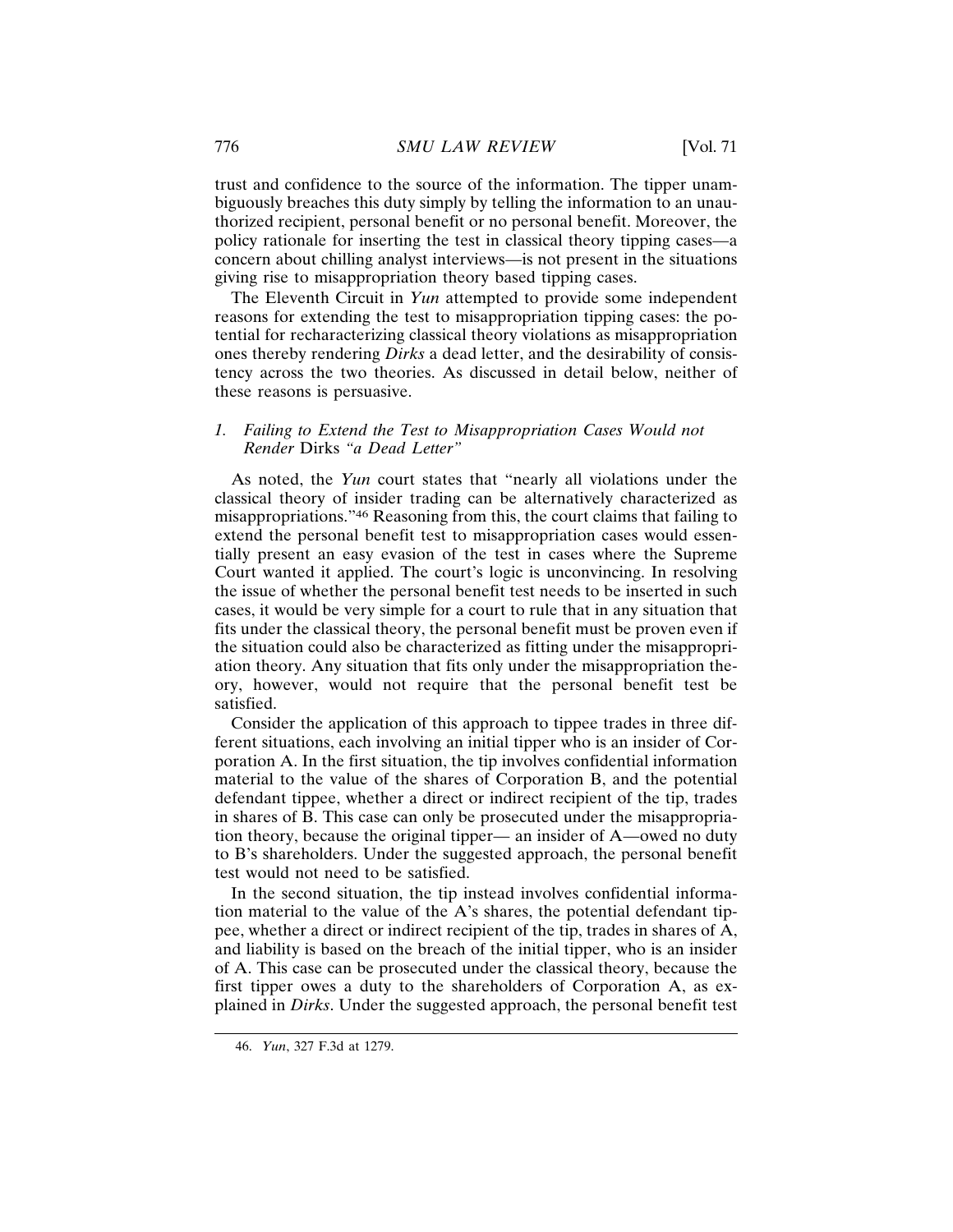*would* need to be satisfied, even though the breach by the initial tipper might also be characterized as a misappropriation.

The third situation is identical to the second except that liability is based on a breach of a duty of confidentiality owed by an indirect tippee to a preceding tippee in the chain. This case can only be prosecuted under the misappropriation theory because the breached duty is to another tippee, not to the shareholders.

## *2. Failing to Extend the Test to Misappropriation Cases Would not Create an "Arbitrary Fence" Between the Two Rule 10b-5 Theories*

As also noted above, the court in *Yun* has a second argument: the desirability of consistency in insider cases.<sup>47</sup> It suggests that imposing the personal benefit test only in cases based on one of the two theories would construct an "arbitrary fence" between the two.<sup>48</sup> According to the court, the fence would be arbitrary because, in its view, each theory premises liability on breaching a duty of loyalty and confidence and the harm to the marketplace under each is identical.49 The problems with this view are that the two theories in fact involve different kinds of breaches and that, contrary to what the court states, enforcement under the two theories protects against different harms. The core points are as follows. All trading based on non-public information is harmful to the trading public, who lack this information. We only make a fraction of such trades illegal under Rule 10b-5. These are ones that fit under the classical or misappropriation theories. The reason for doing so—the harm being protected against—differs depending on which theory applies.

To illustrate these points, consider three more scenarios. In the first, unknown to the public, Corporation C, through analysis, views Corporation D's shares as underpriced or its management inept. As a result, C plans a premium takeover bid for D. C authorizes U, an insider of C, to disclose these plans to an outsider V in return for good consideration. C has good reason to believe that V will trade on the information and V does.

In this first scenario, C would not have violated Rule 10b-5 if C itself had gone into the market and anonymously purchased shares of D.<sup>50</sup> For the same reason, there is no violation by C, U, or V where U, authorized by C, discloses the information to V and V trades upon it. Neither the classical nor misappropriation theory applies to the actions of C, U, or V. These legal outcomes make sense even though the trades, whether by C or V, come at the expense of other traders: C's expected gain from trad-

<sup>47.</sup> *See id.* at 1276.

<sup>48.</sup> *See id.* at 1275–76.

<sup>49.</sup> *See id.* at 1276–77.

<sup>50.</sup> Under the Exchange Act, its only constraint in doing so is the requirement under § 13(d), which requires that within 10 days of its reaching a 5 percent ownership in B, it must file with the SEC a form indicating this fact and setting out its intentions going forward. Filing of Schedules 13D and 13G, 17 C.F.R. § 240.13d-1 (2011).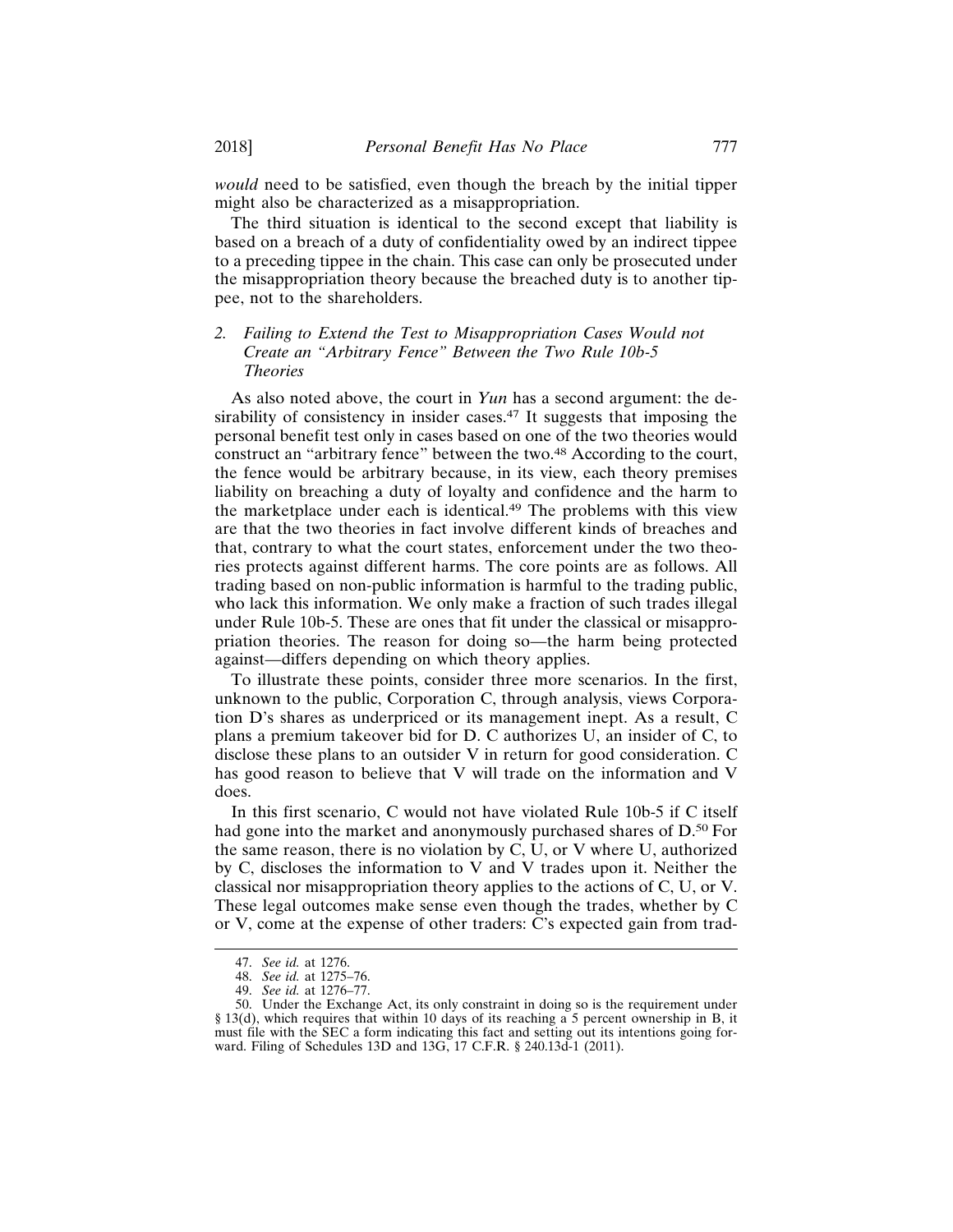ing itself, or from tipping, is a reward for engaging in the hard work of analysis that can help make share prices more informed or increase the likelihood that productive assets make their way into the hands of those who can use them to create the most value.<sup>51</sup>

In the second scenario, W, another insider of C, also learns through his job of this plan for a premium takeover of D. In this scenario, W, without C's authorization, discloses this information to X, who is an outsider. W has good reason to think that X will trade on it and he does. Under the misappropriation theory, it would be a violation of Rule 10b-5 if W had purchased the shares himself. The same is true of W's disclosure to X, and of X's trade if X knows that the disclosure involved a breach by W. The reason for imposing liability would *not* be because of the resulting harm to the trading public, which would be just as severe as when, in the preceding scenario, V traded after the tip from U. Rather, in the words of the majority opinion in *O'Hagan*, whether W trades himself or tips X, he "defrauds the principal of the exclusive use of that information,"<sup>52</sup> thereby eroding C's reward for its socially useful hard work and analysis.

In the third scenario, Y, an insider of E corporation, learns through his job that E is going to announce a substantial dividend increase. In advance of its public announcement, Y, without E's consent, tips news of the dividend increase to Z. Y has good reason to believe that Z will trade on it, and Z does trade on it. Under the classical theory, it would be a violation of Rule 10b-5 if Y had purchased the shares of E herself. The same would be true of Y's tipping the information to Z, and, if Z knew of Y's breach, of Z's trading. This time, though, the reason *would* be the harm to members of the trading public who do not know the information. This is because Y, as an insider, owes a duty to the persons with whom he trades, who are E shareholders.

In this third tipping scenario, involving the classical theory, settled law imposes an exception shielding the various parties from liability if Y enjoys no personal benefit from making the tip. The personal benefit test serves a purpose here, because it avoids chilling analyst interviews. Having E subject to such interviews can be of benefit to the shareholders of E, which is the group that Rule 10b-5 is intended to protect in classical theory cases. This is not so in the second scenario, the one involving the misappropriation theory. There, C corporation, the party that Rule 10b-5 is intended to protect in such a case, is just as damaged from the loss of its exclusive use of the information whether W, the insider tippee, gains a

<sup>51.</sup> Another example of a situation similar to this hypothetical is when an activist hedge fund tips other hedge funds in advance of a public announcement of its stake in a corporation, an announcement that can be expected to result in a price jump in the corporation's shares. The activist fund does so with the hope that the other funds will purchase shares on the news and will then be available to join the activist fund in forming a "wolf pack." Such tipping and purchases by the tippees do not violate insider-trading laws. *See* John C. Coffee, Jr. & Darius Palia, *The Wolf at the Door: The Impact of Hedge Fund Activism on Corporate Governance*, 1 ANNALS CORP. GOVERNANCE 1, 30 (2016).

<sup>52.</sup> Unites States v. O'Hagan, 521 U.S. 642, 652 (1997).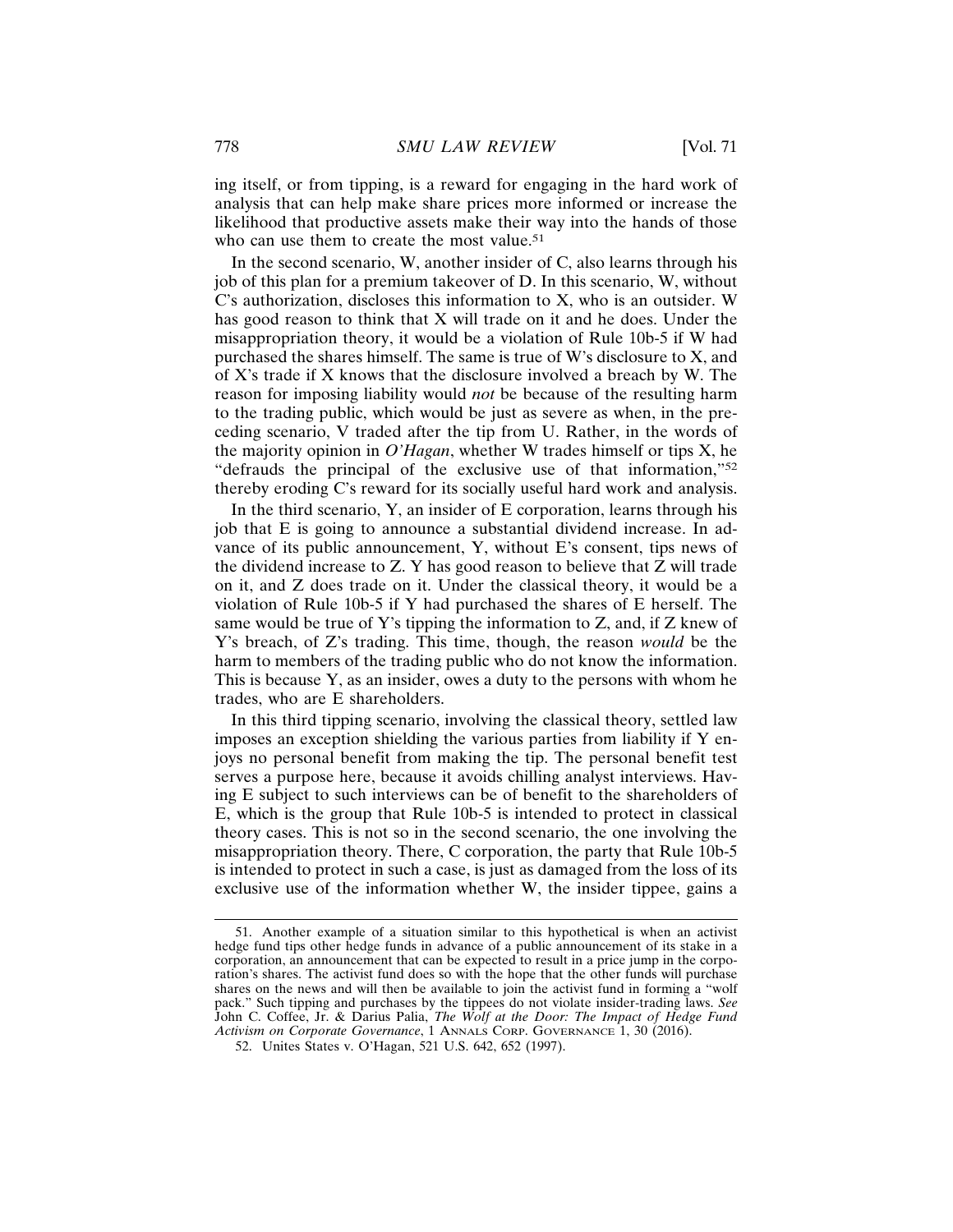personal benefit or not. Unlike classical theory tipping cases, requiring a showing of personal benefit in misappropriation tipping cases serves no useful purpose that can improve the functioning of the capital market.

## *3. Extending the Test to Misappropriation Cases Imposes Unnecessary Evidentiary Burdens on the Government and Private Plaintiffs, Thereby Reducing Deterrence of Socially Undesirable Trades*

In a Rule 10b-5 case against a tippee, the personal benefit test requires the government or private plaintiff to prove both that the tipper received a personal benefit and that the tippee knew of the tipper's personal benefit. This knowledge requirement adds an added layer of evidentiary complexity that reduces the number of successful prosecutions of tip-based insider trading cases, especially ones involving a chain of tippees. While civil cases only require proof that the defendants knew or had reason to know of the benefit to the tipper,<sup>53</sup> criminal cases, in order to meet mens rea requirements, require that the tippee actually knew that some personal benefit was being provided in return for the information.<sup>54</sup>

*SEC v. Payton* is a good illustration of the potential evidentiary difficulty posed by the knowledge requirement. This case involved a tip from Martin, an associate in a major law firm, to his roommate Conradt, and a subsequent tip from Conradt to his brokerage colleagues Payton and Durant.55 The tip related to a pending unannounced acquisition of SPSS by IBM, which Martin's firm represented. The tippees Conradt, Payton, and Durant profited by purchasing shares of SPSS.<sup>56</sup>

At trial, a jury found Payton and Durant civilly liable. As discussed above, Judge Rakoff concluded that the personal benefit test extended to misappropriation cases, but he decided that there was sufficient evidence that indirect tippees Payton and Durant knew or had reason to know of Martin's personal benefit to support the jury's conviction. The evidence cited by Judge Rakoff with regard to whether the defendants knew or had reason to know of the personal benefit is instructive. This is evidence to the effect that (1) the defendants were experienced securities industry professionals who knew a great deal about insider trading law, (2) they made no inquiries about whether the initial source of the tip received a personal benefit, and (3) once they had traded and the SPSS acquisition was announced, they took precautions to try to avoid a successful legal action against them.57 Based on this, Judge Rakoff concluded,

<sup>53.</sup> *See* SEC v. Payton, 219 F. Supp. 3d 485, 492 (S.D.N.Y. 2016).

<sup>54.</sup> *See* United States v. Newman, 773 F.3d 438, 448–50, 449 n.3 (2d Cir. 2014).

<sup>55.</sup> SEC v. Payton, 219 F. Supp. 3d at 488; SEC v. Payton, 97 F. Supp. 3d 558, 560 (S.D.N.Y. 2015).

<sup>56.</sup> *Payton*, 219 F. Supp. 3d at 488; *see also* Brian Baxter, *Cravath, Mayer Brown Advise on IBM, SPSS Merger*, AMLAW DAILY (July 28, 2009, 1:23 PM), http:// amlawdaily.typepad.com/amlawdaily/2009/07/cravath-mayer-brown-advise-on-ibm-spssmerger.html.

<sup>57.</sup> *See Payton*, 219 F. Supp. 3d at 491–92.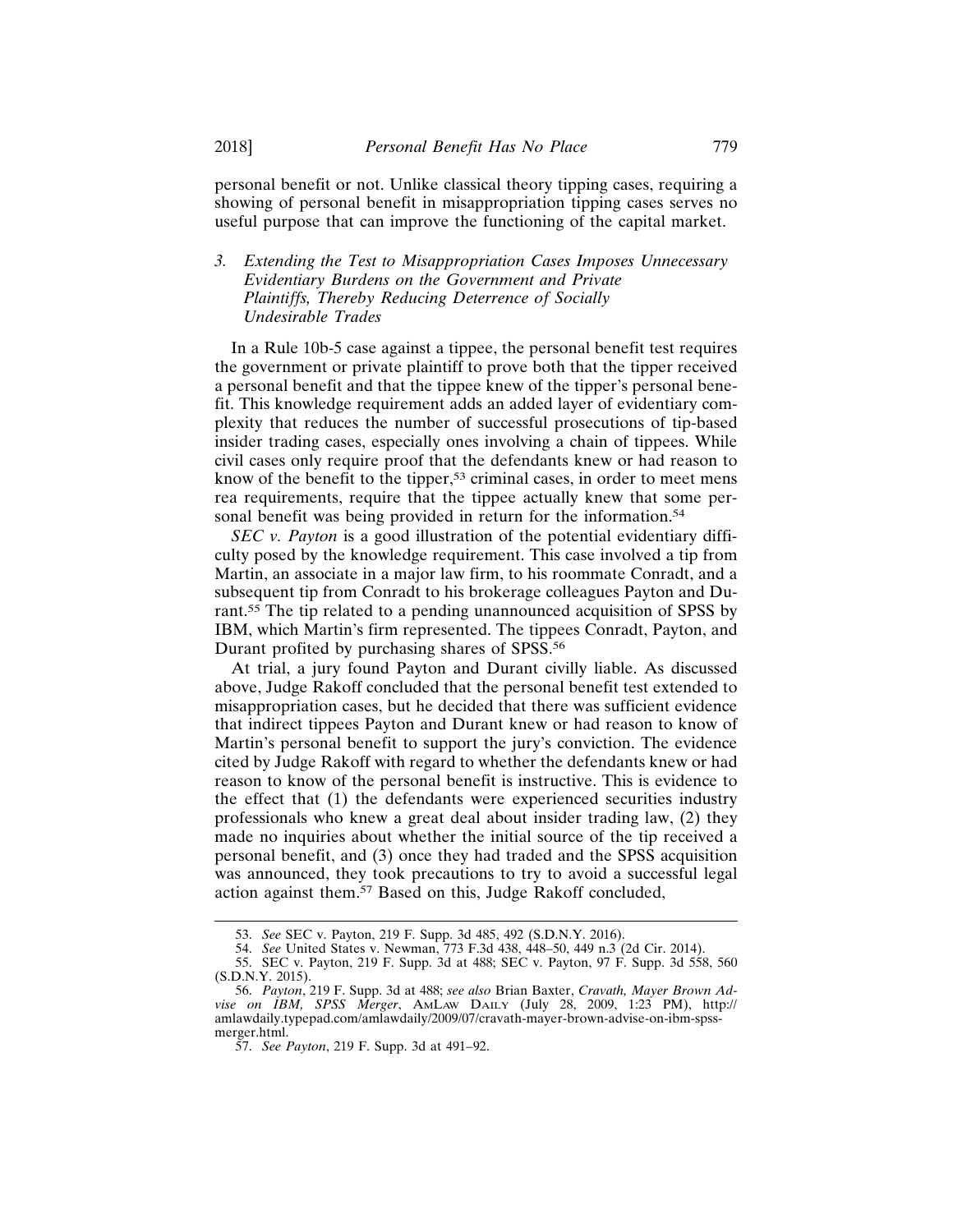There was in short plentiful evidence from which the jury could have concluded defendants deliberately chose not to ask Conradt questions about the circumstances in which Martin told him about the confidential SPSS information, because they understood that there was a high probability that they would have learned of Martin's personal benefit.<sup>58</sup>

The fact that the case turns on this evidence with regard to tippee knowledge shows the difficulties that can arise from inserting the personal benefit test in misappropriation cases.<sup>59</sup> To start, not every jury in a case with this kind of evidence would necessarily find that the tippee knew or had reason to know that the tipper enjoyed a personal benefit just because the tippee did not inquire about the matter. Moreover, even where, as here, a jury in such a case does make this finding, it is not clear that every trial court judge, or every appellate court on appeal, would agree with Judge Rakoff that such evidence is sufficient to support the finding.60 In any event, it is very unlikely that such evidence would support a finding of tippee knowledge of the tipper's personal benefit in a criminal proceeding, the threat of which provides much of Rule 10b-5's deterrent power with respect to insider trading.

The personal benefit test will often give rise to these sorts of evidentiary problems. These problems impose substantial obstacles in the way of imposing legal sanctions on both tippers and tippees. This is especially true of trading by indirect tippees, who will often have no knowledge of any arrangement between the original insider tipper and the initial tippee in the chain giving rise to a personal benefit. And even when the trading indirect tippee does have such knowledge, it will often be hard to prove. Yet, the trade by this indirect tippee is just as socially harmful as if the insider tipper or the original tippee had traded on the information. It is therefore just as important to deter.

Whether an unauthorized trade based on confidential information from inside an entity other than the issuer is made by the entity's own employee, or by a direct or indirect tippee of that employee, the entity is being deprived of its exclusive use of that information. In the cases of

<sup>58.</sup> *Id.* at 492.

<sup>59.</sup> The evidence that he cites in reaching the decision concerning the sufficiency of the evidence with regard to Martin's personal benefit from making the tip is more straightforward. Specifically there was evidence at trial that Martin, the tipper, and Conradt, the initial tippee, were good friends and that Martin urged Conradt to buy SPSS stock. *See id.* at 490–91. From this evidence, a jury could infer that the tip was the equivalent of a cash gift. *See* Salman v. United States, 137 S. Ct. 420, 428 (2016). Where the tip is such a gift, it qualifies as a personal benefit to the tipper under *Dirks. See supra* note 14 and accompanying text. There was also evidence that Martin sought and obtained free legal advice from Conradt, from which the jury could conclude that the Martin received a quid pro quo for the tip, *see Payton*, 219 F.Supp. 3d at 490–91, another form of personal benefit under *Dirks.*

<sup>60.</sup> As noted above, the Second Circuit did affirm Judge Rakoff's decision with respect to the sufficiency of the evidence, but in a summary order that on its face says that its "ruling has no precedential value." *See* SEC v. Payton, No. 17-290-CV, 2018 WL 832917, at  $*1$  (2d Cir. Feb. 13, 2018) (summary order).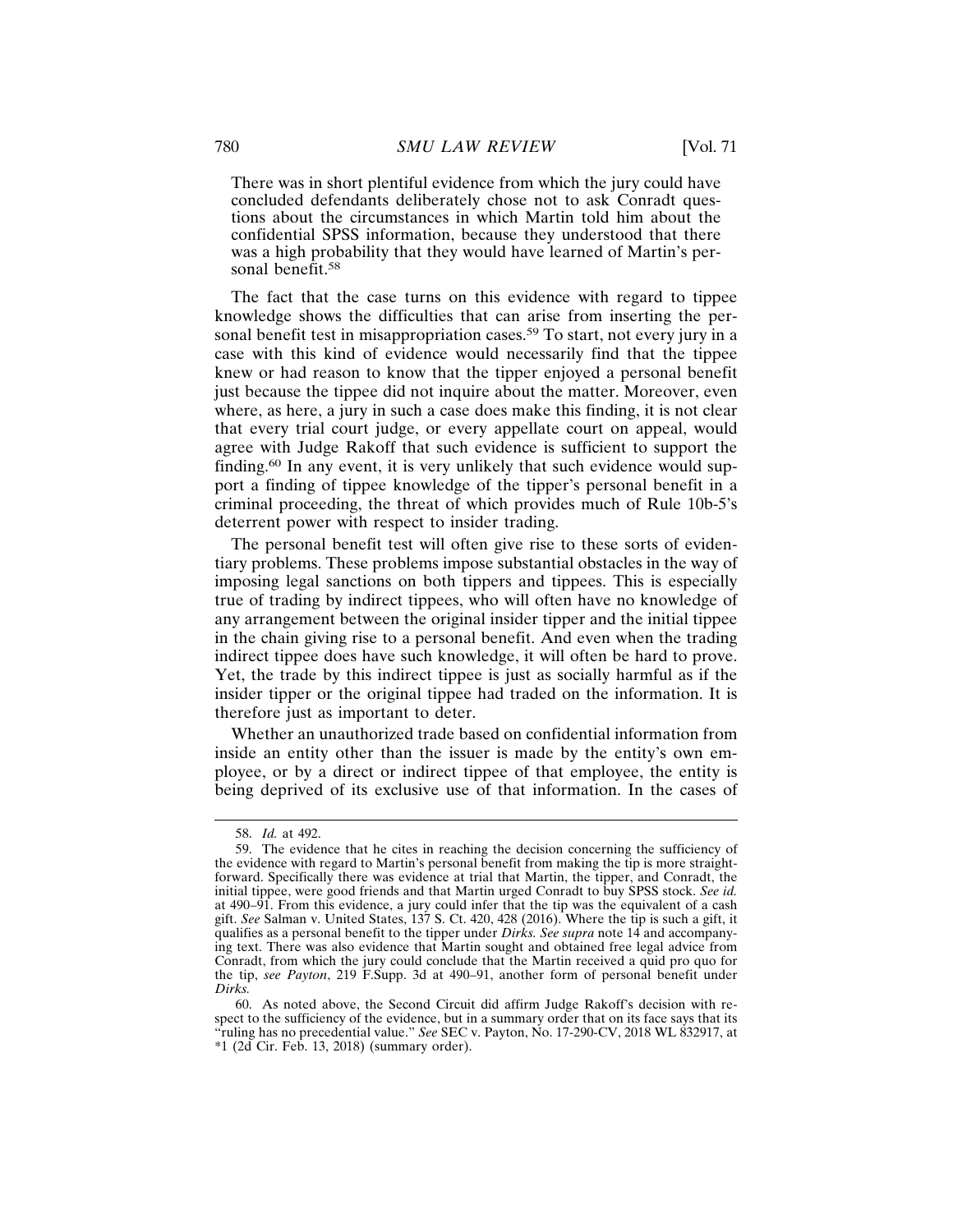trades by the direct or indirect tippee, this is just as true whether or not the employee received a benefit. The prospect of such trading diminishes the incentive of entities to develop the information in the first place. For example, the prospect that persons like Payton and Durant might trade on information concerning IBM's acquisition plans for SPSS would diminish IBM's incentives to search out firms that are good takeover targets because of mismanagement, undervaluation, or their synergy potential. This is because such trading can raise the price that the potential acquirer would have to pay. More generally, for no good reason, the prospect of such trading also decreases the incentive of stock analysts to expend resources to discover information about issuers with publicly traded stocks, because such trading results in analysts and their customers experiencing a higher cost of trading, thereby reducing the accuracy of share prices.61 And in misappropriation cases, there is no countervailing consideration as there is in classical theory cases, where there is a concern over not chilling analyst interviews. This concern over chilling analyst interview was the policy driver for the insertion of the personal benefit test in *Dirks* in the first place. Again going back to *Payton* for illustration, it is difficult to imagine any socially beneficial scenario where a law firm associate shares material, non-public information about a future acquisition of a client that is subsequently traded upon by direct or indirect recipients. Why make such cases more difficult by insertion of the personal benefit test?

## IV. CONCLUSION

Nothing in the language of *Chiarella*, *Dirks*, and *O'Hagan*—the seminal Supreme Court cases relating to the reach of Rule 10b-5's prohibitions on insider trading*—*calls for extending the personal benefit test to tipping cases based on the misappropriation cases. The earlier misappropriation tipping cases in fact did not do so. More recently, however, a number of courts, through a set of statements unaccompanied by reasoned analysis, seem to be sleepwalking into imposing such a requirement. It is important to note, however, that so far, outside of the Eleventh Circuit, the outcome has not turned on such a statement in any case where it has been made.

<sup>61.</sup> *See* Merritt B. Fox, Lawrence R. Glosten & Gabriel V. Rauterberg, *The New Stock Market: Sense and Nonsense*, 65 DUKE L.J. 191, 238 n.106 (2015) ("Persons trading on the basis of confidential nonpublic information neither worked to develop the information, nor paid someone else to work to develop it. Whether these trades are legal or not depends on the circumstances, but legality aside, the gain the trader enjoys at the expense of other investors would be hard to justify as representing a socially useful incentive. Such information usually becomes public relatively quickly and thus would have been reflected in price soon anyway. Yet, as we have seen, the existence of the practice of trading on its basis decreases liquidity, which discourages the activities of those who trade on the basis of information that does take work to develop. So, on a net basis, trading on the basis of nonpublic confidential information that took no work to develop is, if anything, likely to be socially harmful.").